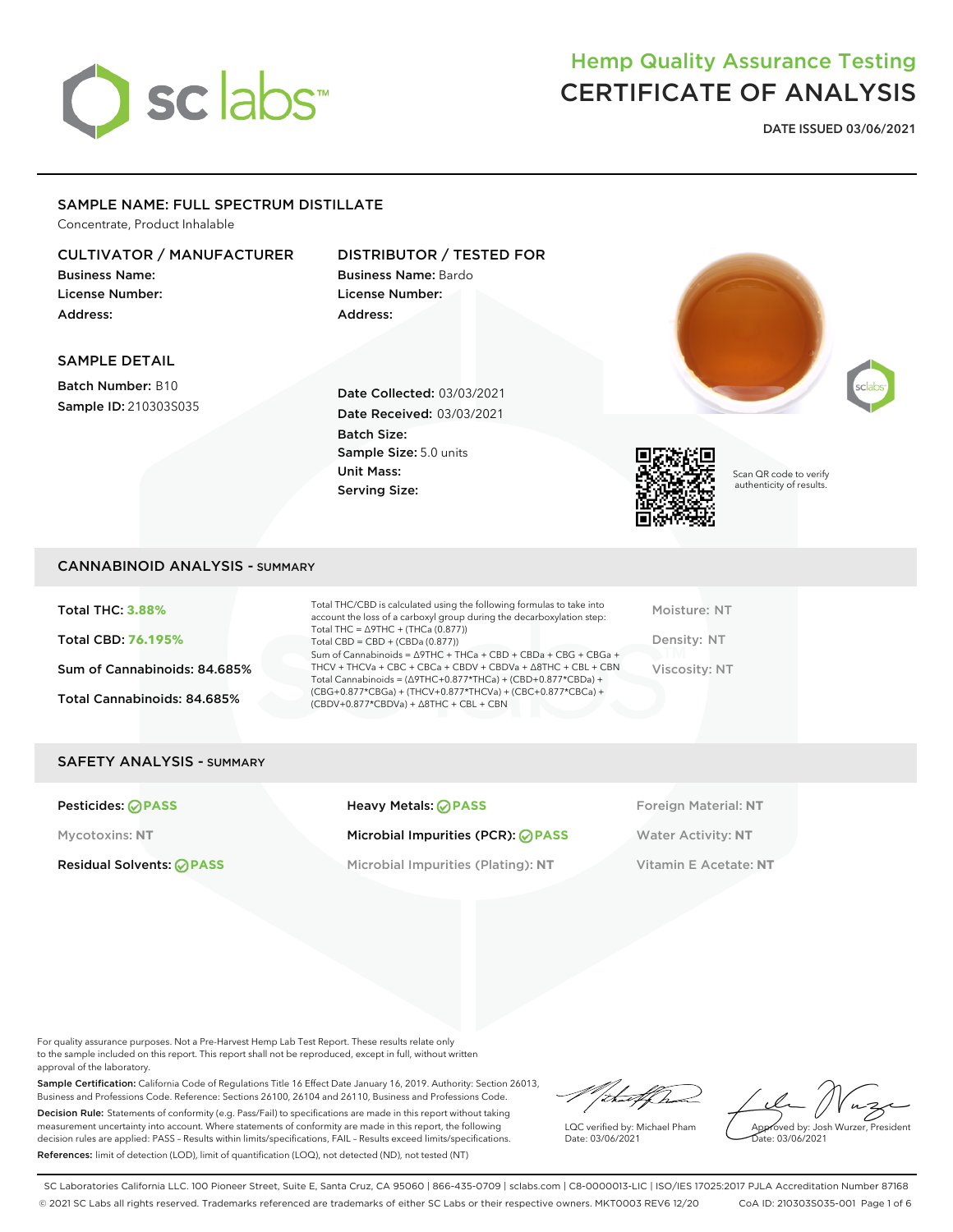

### Hemp Quality Assurance Testing CERTIFICATE OF ANALYSIS

**FULL SPECTRUM DISTILLATE | DATE ISSUED 03/06/2021**



Tested by high-performance liquid chromatography with diode-array detection (HPLC-DAD).

**Method:** QSP 1157 - Analysis of Cannabinoids by HPLC-DAD

TOTAL THC: **3.88%** Total THC (∆9THC+0.877\*THCa)

#### TOTAL CBD: **76.195%**

Total CBD (CBD+0.877\*CBDa)

#### TOTAL CANNABINOIDS: 84.685%

Total Cannabinoids (Total THC) + (Total CBD) + (Total CBG) + (Total THCV) + (Total CBC) + (Total CBDV) + ∆8THC + CBL + CBN

#### TOTAL CBG: 1.221%

Total CBG (CBG+0.877\*CBGa)

#### TOTAL THCV: ND Total THCV (THCV+0.877\*THCVa)

#### TOTAL CBC: 2.92% Total CBC (CBC+0.877\*CBCa)

TOTAL CBDV: 0.359% Total CBDV (CBDV+0.877\*CBDVa)

#### **CANNABINOID TEST RESULTS -** 03/05/2021

| <b>COMPOUND</b>            | LOD/LOQ<br>(mg/g) | <b>MEASUREMENT</b><br>UNCERTAINTY (mg/g) | <b>RESULT</b><br>(mg/g) | <b>RESULT</b><br>(%) |
|----------------------------|-------------------|------------------------------------------|-------------------------|----------------------|
| <b>CBD</b>                 | 0.07 / 0.29       | ±35.278                                  | 761.95                  | 76.195               |
| Δ9THC                      | 0.06 / 0.26       | ±1.335                                   | 38.80                   | 3.880                |
| <b>CBC</b>                 | 0.2 / 0.5         | ±0.86                                    | 29.2                    | 2.92                 |
| <b>CBG</b>                 | 0.06/0.19         | ±0.481                                   | 12.21                   | 1.221                |
| <b>CBDV</b>                | 0.04 / 0.15       | ±0.157                                   | 3.59                    | 0.359                |
| <b>CBN</b>                 | 0.1/0.3           | $\pm 0.07$                               | 1.1                     | 0.11                 |
| $\triangle$ 8THC           | 0.1 / 0.4         | N/A                                      | <b>ND</b>               | <b>ND</b>            |
| <b>THCa</b>                | 0.05 / 0.14       | N/A                                      | <b>ND</b>               | <b>ND</b>            |
| <b>THCV</b>                | 0.1/0.2           | N/A                                      | <b>ND</b>               | <b>ND</b>            |
| <b>THCVa</b>               | 0.07 / 0.20       | N/A                                      | <b>ND</b>               | <b>ND</b>            |
| <b>CBDa</b>                | 0.02 / 0.19       | N/A                                      | <b>ND</b>               | <b>ND</b>            |
| <b>CBDVa</b>               | 0.03 / 0.53       | N/A                                      | <b>ND</b>               | <b>ND</b>            |
| <b>CBGa</b>                | 0.1 / 0.2         | N/A                                      | <b>ND</b>               | <b>ND</b>            |
| <b>CBL</b>                 | 0.06 / 0.24       | N/A                                      | <b>ND</b>               | <b>ND</b>            |
| <b>CBCa</b>                | 0.07 / 0.28       | N/A                                      | <b>ND</b>               | <b>ND</b>            |
| <b>SUM OF CANNABINOIDS</b> |                   |                                          | 846.85 mg/g             | 84.685%              |

**MOISTURE TEST RESULT**

**DENSITY TEST RESULT**

**Not Tested**

#### **VISCOSITY TEST RESULT**

**Not Tested**

**Not Tested**



SC Laboratories California LLC. 100 Pioneer Street, Suite E, Santa Cruz, CA 95060 | 866-435-0709 | sclabs.com | C8-0000013-LIC | ISO/IES 17025:2017 PJLA Accreditation Number 87168 © 2021 SC Labs all rights reserved. Trademarks referenced are trademarks of either SC Labs or their respective owners. MKT0003 REV6 12/20 CoA ID: 210303S035-001 Page 2 of 6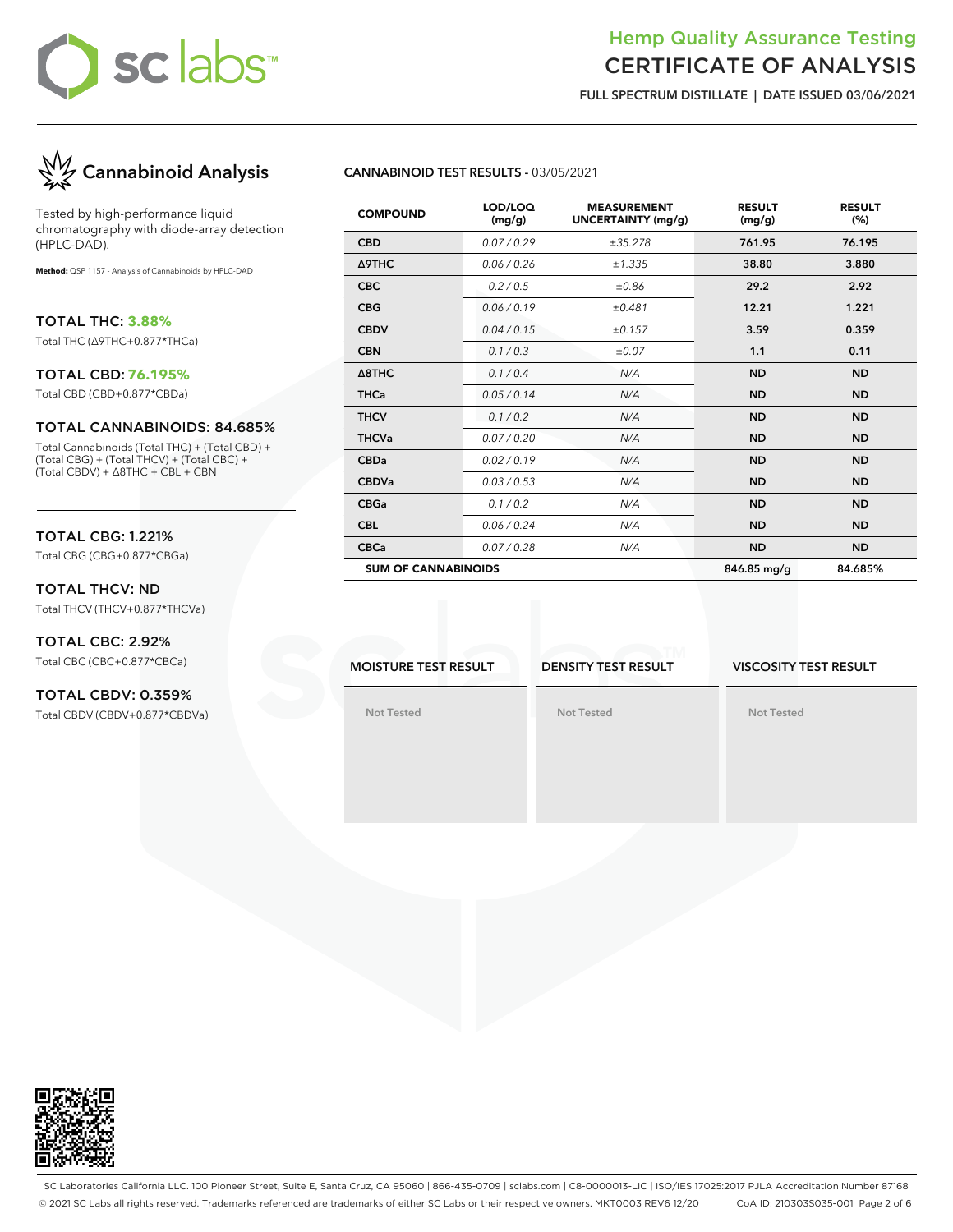## Hemp Quality Assurance Testing CERTIFICATE OF ANALYSIS

**FULL SPECTRUM DISTILLATE | DATE ISSUED 03/06/2021**

## **Pesticide Analysis**

#### **CATEGORY 1 AND 2 PESTICIDES**

Pesticide and plant growth regulator analysis utilizing high-performance liquid chromatography-mass spectrometry (HPLC-MS) or gas chromatography-mass spectrometry (GC-MS). \*GC-MS utilized where indicated.

**Method:** QSP 1212 - Analysis of Pesticides and Mycotoxins by LC-MS or QSP 1213 - Analysis of Pesticides by GC-MS

#### **CATEGORY 1 PESTICIDE TEST RESULTS -** 03/06/2021 **PASS**

| <b>COMPOUND</b>   | LOD/LOQ<br>$(\mu g/g)$ | <b>ACTION LIMIT</b><br>$(\mu g/g)$ | <b>MEASUREMENT</b><br>UNCERTAINTY (µg/g) | <b>RESULT</b><br>$(\mu g/g)$ | <b>RESULT</b> |
|-------------------|------------------------|------------------------------------|------------------------------------------|------------------------------|---------------|
| Aldicarb          |                        |                                    |                                          | <b>NT</b>                    |               |
| Carbofuran        |                        |                                    |                                          | <b>NT</b>                    |               |
| Chlordane*        |                        |                                    |                                          | <b>NT</b>                    |               |
| Chlorfenapyr*     |                        |                                    |                                          | <b>NT</b>                    |               |
| Chlorpyrifos      | 0.02 / 0.06            | $\geq$ LOD                         | N/A                                      | <b>ND</b>                    | <b>PASS</b>   |
| Coumaphos         |                        |                                    |                                          | <b>NT</b>                    |               |
| Daminozide        |                        |                                    |                                          | <b>NT</b>                    |               |
| DDVP (Dichlorvos) |                        |                                    |                                          | <b>NT</b>                    |               |
| Dimethoate        |                        |                                    |                                          | <b>NT</b>                    |               |
| Ethoprop(hos)     |                        |                                    |                                          | NT.                          |               |
| Etofenprox        |                        |                                    |                                          | <b>NT</b>                    |               |
| Fenoxycarb        |                        |                                    |                                          | <b>NT</b>                    |               |
| Fipronil          |                        |                                    |                                          | <b>NT</b>                    |               |
| Imazalil          |                        |                                    |                                          | <b>NT</b>                    |               |
| Methiocarb        |                        |                                    |                                          | <b>NT</b>                    |               |
| Methyl parathion  |                        |                                    |                                          | <b>NT</b>                    |               |
| Mevinphos         |                        |                                    |                                          | <b>NT</b>                    |               |
| Paclobutrazol     |                        |                                    |                                          | <b>NT</b>                    |               |
| Propoxur          |                        |                                    |                                          | <b>NT</b>                    |               |
| Spiroxamine       |                        |                                    | TМ                                       | <b>NT</b>                    |               |
| Thiacloprid       |                        |                                    |                                          | <b>NT</b>                    |               |
|                   |                        |                                    |                                          |                              |               |

#### **CATEGORY 2 PESTICIDE TEST RESULTS -** 03/06/2021 **PASS**

| Abamectin           | 0.03/0.10   | 0.1 | N/A | <b>ND</b> | <b>PASS</b> |
|---------------------|-------------|-----|-----|-----------|-------------|
| Acephate            |             |     |     | <b>NT</b> |             |
| Acequinocyl         |             |     |     | <b>NT</b> |             |
| Acetamiprid         |             |     |     | <b>NT</b> |             |
| Azoxystrobin        | 0.01 / 0.04 | 0.1 | N/A | <b>ND</b> | <b>PASS</b> |
| <b>Bifenazate</b>   | 0.01 / 0.02 | 0.1 | N/A | <b>ND</b> | <b>PASS</b> |
| <b>Bifenthrin</b>   | 0.01 / 0.02 | 3   | N/A | <b>ND</b> | <b>PASS</b> |
| <b>Boscalid</b>     | 0.02 / 0.06 | 0.1 | N/A | <b>ND</b> | <b>PASS</b> |
| Captan              |             |     |     | <b>NT</b> |             |
| Carbaryl            |             |     |     | <b>NT</b> |             |
| Chlorantraniliprole |             |     |     | <b>NT</b> |             |

Continued on next page



SC Laboratories California LLC. 100 Pioneer Street, Suite E, Santa Cruz, CA 95060 | 866-435-0709 | sclabs.com | C8-0000013-LIC | ISO/IES 17025:2017 PJLA Accreditation Number 87168 © 2021 SC Labs all rights reserved. Trademarks referenced are trademarks of either SC Labs or their respective owners. MKT0003 REV6 12/20 CoA ID: 210303S035-001 Page 3 of 6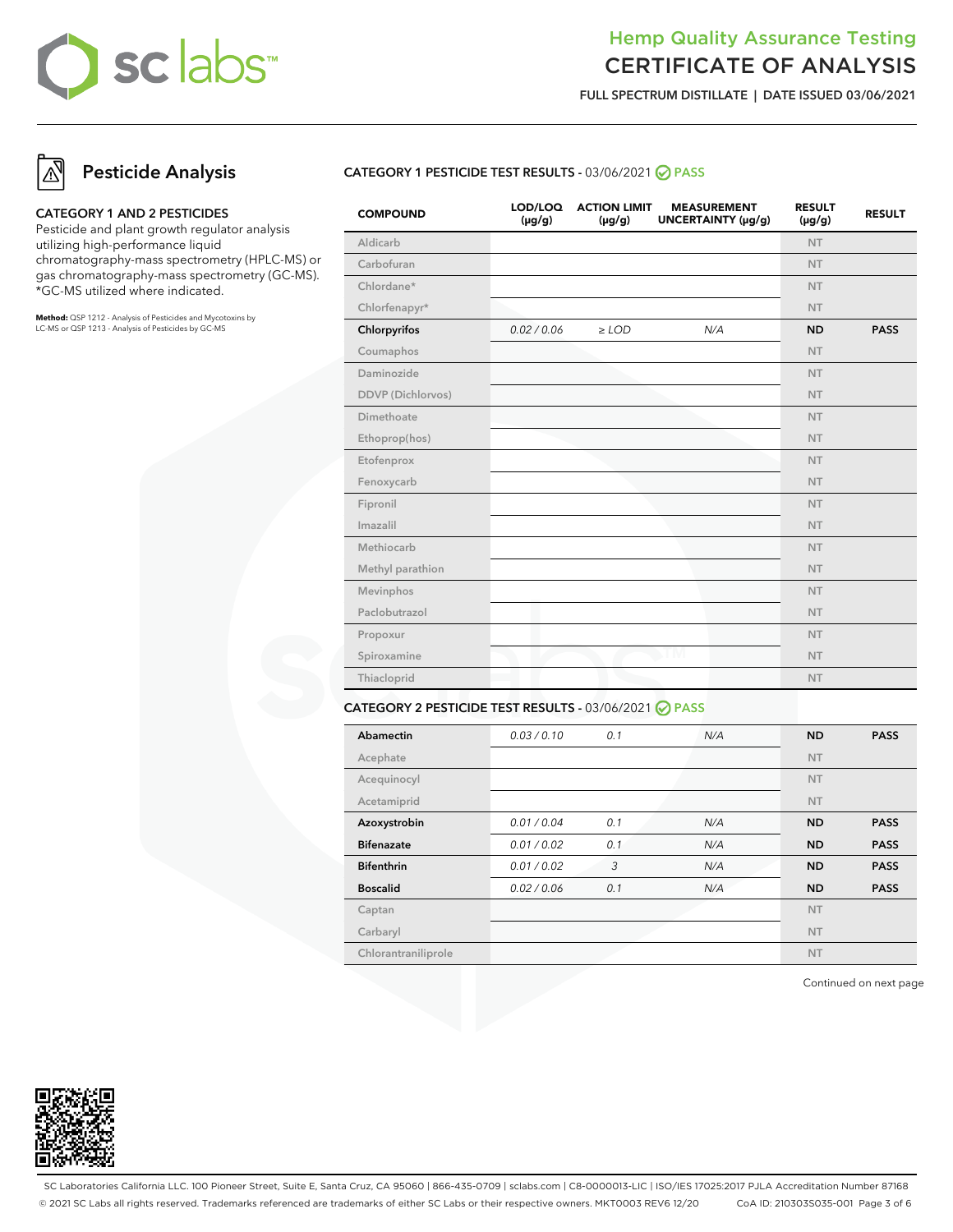## Hemp Quality Assurance Testing CERTIFICATE OF ANALYSIS

**FULL SPECTRUM DISTILLATE | DATE ISSUED 03/06/2021**



#### **CATEGORY 1 AND 2 PESTICIDES**

Pesticide and plant growth regulator analysis utilizing high-performance liquid chromatography-mass spectrometry (HPLC-MS) or gas chromatography-mass spectrometry (GC-MS). \*GC-MS utilized where indicated.

**Method:** QSP 1212 - Analysis of Pesticides and Mycotoxins by LC-MS or QSP 1213 - Analysis of Pesticides by GC-MS

#### **CATEGORY 2 PESTICIDE TEST RESULTS -** 03/06/2021 continued **PASS**

| <b>COMPOUND</b>          | LOD/LOQ<br>(µg/g) | <b>ACTION LIMIT</b><br>$(\mu g/g)$ | <b>MEASUREMENT</b><br>UNCERTAINTY (µg/g) | <b>RESULT</b><br>(µg/g) | <b>RESULT</b> |
|--------------------------|-------------------|------------------------------------|------------------------------------------|-------------------------|---------------|
| Clofentezine             |                   |                                    |                                          | <b>NT</b>               |               |
| Cyfluthrin               |                   |                                    |                                          | <b>NT</b>               |               |
| Cypermethrin             | 0.1 / 0.3         | $\mathbf{1}$                       | N/A                                      | <b>ND</b>               | <b>PASS</b>   |
| Diazinon                 |                   |                                    |                                          | <b>NT</b>               |               |
| Dimethomorph             |                   |                                    |                                          | <b>NT</b>               |               |
| Etoxazole                | 0.010 / 0.028     | 0.1                                | N/A                                      | <b>ND</b>               | <b>PASS</b>   |
| Fenhexamid               |                   |                                    |                                          | <b>NT</b>               |               |
| Fenpyroximate            |                   |                                    |                                          | NT                      |               |
| Flonicamid               |                   |                                    |                                          | NT                      |               |
| Fludioxonil              |                   |                                    |                                          | <b>NT</b>               |               |
| Hexythiazox              | 0.01 / 0.04       | 0.1                                | N/A                                      | <b>ND</b>               | <b>PASS</b>   |
| Imidacloprid             | 0.01 / 0.04       | 5                                  | N/A                                      | <b>ND</b>               | <b>PASS</b>   |
| Kresoxim-methyl          |                   |                                    |                                          | <b>NT</b>               |               |
| Malathion                | 0.02 / 0.05       | 0.5                                | N/A                                      | <b>ND</b>               | <b>PASS</b>   |
| Metalaxyl                |                   |                                    |                                          | <b>NT</b>               |               |
| Methomyl                 |                   |                                    |                                          | <b>NT</b>               |               |
| Myclobutanil             | 0.03 / 0.1        | 0.1                                | N/A                                      | <b>ND</b>               | <b>PASS</b>   |
| Naled                    |                   |                                    |                                          | <b>NT</b>               |               |
| Oxamyl                   |                   |                                    |                                          | <b>NT</b>               |               |
| Pentachloronitrobenzene* |                   |                                    | I M                                      | <b>NT</b>               |               |
| Permethrin               | 0.03 / 0.09       | 0.5                                | N/A                                      | <b>ND</b>               | <b>PASS</b>   |
| Phosmet                  |                   |                                    |                                          | <b>NT</b>               |               |
| Piperonylbutoxide        | 0.003 / 0.009     | 3                                  | N/A                                      | <b>ND</b>               | <b>PASS</b>   |
| Prallethrin              |                   |                                    |                                          | <b>NT</b>               |               |
| Propiconazole            | 0.01 / 0.03       | 0.1                                | N/A                                      | <b>ND</b>               | <b>PASS</b>   |
| Pyrethrins               |                   |                                    |                                          | <b>NT</b>               |               |
| Pyridaben                |                   |                                    |                                          | <b>NT</b>               |               |
| Spinetoram               |                   |                                    |                                          | <b>NT</b>               |               |
| Spinosad                 |                   |                                    |                                          | NT                      |               |
| Spiromesifen             | 0.02 / 0.05       | 0.1                                | N/A                                      | <b>ND</b>               | <b>PASS</b>   |
| Spirotetramat            |                   |                                    |                                          | <b>NT</b>               |               |
| Tebuconazole             | 0.02 / 0.07       | 0.1                                | N/A                                      | <b>ND</b>               | <b>PASS</b>   |
| Thiamethoxam             |                   |                                    |                                          | <b>NT</b>               |               |
| Trifloxystrobin          | 0.01 / 0.03       | 0.1                                | N/A                                      | <b>ND</b>               | <b>PASS</b>   |



SC Laboratories California LLC. 100 Pioneer Street, Suite E, Santa Cruz, CA 95060 | 866-435-0709 | sclabs.com | C8-0000013-LIC | ISO/IES 17025:2017 PJLA Accreditation Number 87168 © 2021 SC Labs all rights reserved. Trademarks referenced are trademarks of either SC Labs or their respective owners. MKT0003 REV6 12/20 CoA ID: 210303S035-001 Page 4 of 6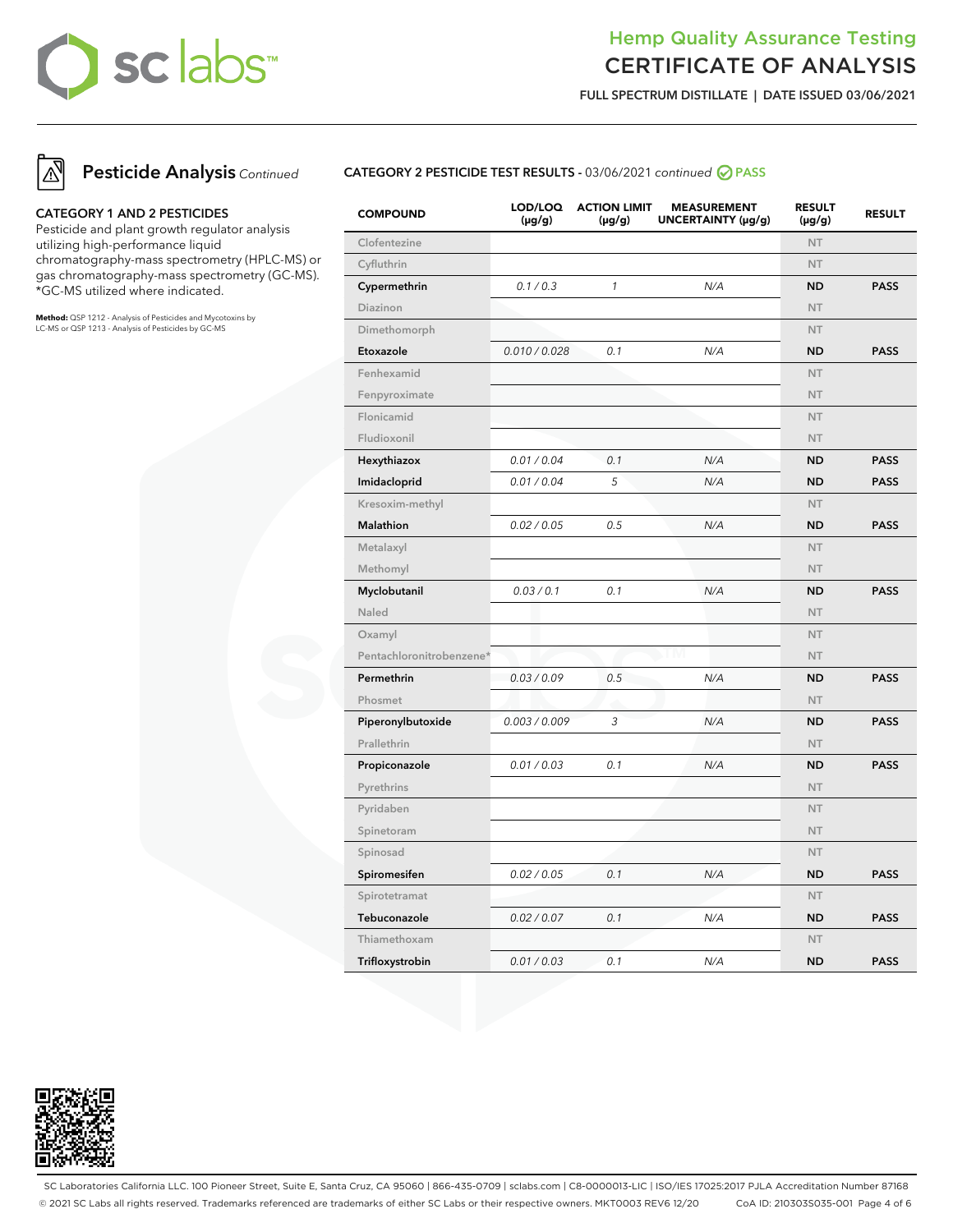## Hemp Quality Assurance Testing CERTIFICATE OF ANALYSIS

**FULL SPECTRUM DISTILLATE | DATE ISSUED 03/06/2021**



#### **CATEGORY 1 AND 2 RESIDUAL SOLVENTS**

Residual Solvent analysis utilizing gas chromatography-mass spectrometry (GC-MS).

**Method:** QSP 1204 - Analysis of Residual Solvents by GC-MS

#### **CATEGORY 1 RESIDUAL SOLVENTS TEST RESULTS -** 03/04/2021 **PASS**

| <b>COMPOUND</b>       | LOD/LOQ<br>$(\mu g/g)$ | <b>ACTION LIMIT</b><br>$(\mu g/g)$ | <b>MEASUREMENT</b><br>UNCERTAINTY (µq/q) | <b>RESULT</b><br>$(\mu g/g)$ | <b>RESULT</b> |
|-----------------------|------------------------|------------------------------------|------------------------------------------|------------------------------|---------------|
| 1,2-Dichloroethane    | 0.05/0.1               |                                    | N/A                                      | <b>ND</b>                    | <b>PASS</b>   |
| <b>Benzene</b>        | 0.03/0.09              |                                    | N/A                                      | <b>ND</b>                    | <b>PASS</b>   |
| Chloroform            | 0.1/0.2                |                                    | N/A                                      | <b>ND</b>                    | <b>PASS</b>   |
| <b>Ethylene Oxide</b> | 0.3/0.8                |                                    | N/A                                      | <b>ND</b>                    | <b>PASS</b>   |
| Methylene chloride    | 0.3/0.9                |                                    | N/A                                      | <b>ND</b>                    | <b>PASS</b>   |
| Trichloroethylene     | 0.1/0.3                |                                    | N/A                                      | <b>ND</b>                    | <b>PASS</b>   |

#### **CATEGORY 2 RESIDUAL SOLVENTS TEST RESULTS -** 03/04/2021 **PASS**

| Acetone                  | 20/50  | 5000 | N/A | <b>ND</b> | <b>PASS</b> |
|--------------------------|--------|------|-----|-----------|-------------|
| Acetonitrile             | 2/7    | 410  | N/A | <b>ND</b> | <b>PASS</b> |
| <b>Butane</b>            | 10/50  | 5000 | N/A | <b>ND</b> | <b>PASS</b> |
| Ethanol                  | 20/50  | 5000 | N/A | <b>ND</b> | <b>PASS</b> |
| Ethyl acetate            | 20/60  | 5000 | N/A | <b>ND</b> | <b>PASS</b> |
| <b>Ethyl ether</b>       | 20/50  | 5000 | N/A | <b>ND</b> | <b>PASS</b> |
| Heptane                  | 20/60  | 5000 | N/A | <b>ND</b> | <b>PASS</b> |
| Hexane                   | 2/5    | 290  | N/A | <b>ND</b> | <b>PASS</b> |
| <b>Isopropyl Alcohol</b> | 10/40  | 5000 | N/A | <b>ND</b> | <b>PASS</b> |
| Methanol                 | 50/200 | 3000 | N/A | <b>ND</b> | <b>PASS</b> |
| Pentane                  | 20/50  | 5000 | N/A | <b>ND</b> | <b>PASS</b> |
| Propane                  | 10/20  | 5000 | N/A | <b>ND</b> | <b>PASS</b> |
| Toluene                  | 7/21   | 890  | N/A | <b>ND</b> | <b>PASS</b> |
| <b>Total Xylenes</b>     | 50/160 | 2170 | N/A | <b>ND</b> | <b>PASS</b> |

#### **HEAVY METALS TEST RESULTS -** 03/04/2021 **PASS**

| <b>COMPOUND</b> | LOD/LOQ<br>$(\mu g/g)$ | <b>ACTION LIMIT</b><br>$(\mu g/g)$ | <b>MEASUREMENT</b><br>UNCERTAINTY (µg/g) | <b>RESULT</b><br>$(\mu g/g)$ | <b>RESULT</b> |
|-----------------|------------------------|------------------------------------|------------------------------------------|------------------------------|---------------|
| Cadmium         | 0.02/0.05              | 0.2                                | N/A                                      | <b>ND</b>                    | <b>PASS</b>   |
| Lead            | 0.04/0.1               | 0.5                                | N/A                                      | <b>ND</b>                    | <b>PASS</b>   |
| <b>Arsenic</b>  | 0.02 / 0.1             | 0.2                                | N/A                                      | <b>ND</b>                    | <b>PASS</b>   |
| <b>Mercury</b>  | 0.002/0.01             | 0.1                                | N/A                                      | <b>ND</b>                    | <b>PASS</b>   |



#### **Heavy Metals Analysis**

Heavy metal analysis utilizing inductively coupled plasma-mass spectrometry (ICP-MS).

**Method:** QSP 1160 - Analysis of Heavy Metals by ICP-MS



SC Laboratories California LLC. 100 Pioneer Street, Suite E, Santa Cruz, CA 95060 | 866-435-0709 | sclabs.com | C8-0000013-LIC | ISO/IES 17025:2017 PJLA Accreditation Number 87168 © 2021 SC Labs all rights reserved. Trademarks referenced are trademarks of either SC Labs or their respective owners. MKT0003 REV6 12/20 CoA ID: 210303S035-001 Page 5 of 6